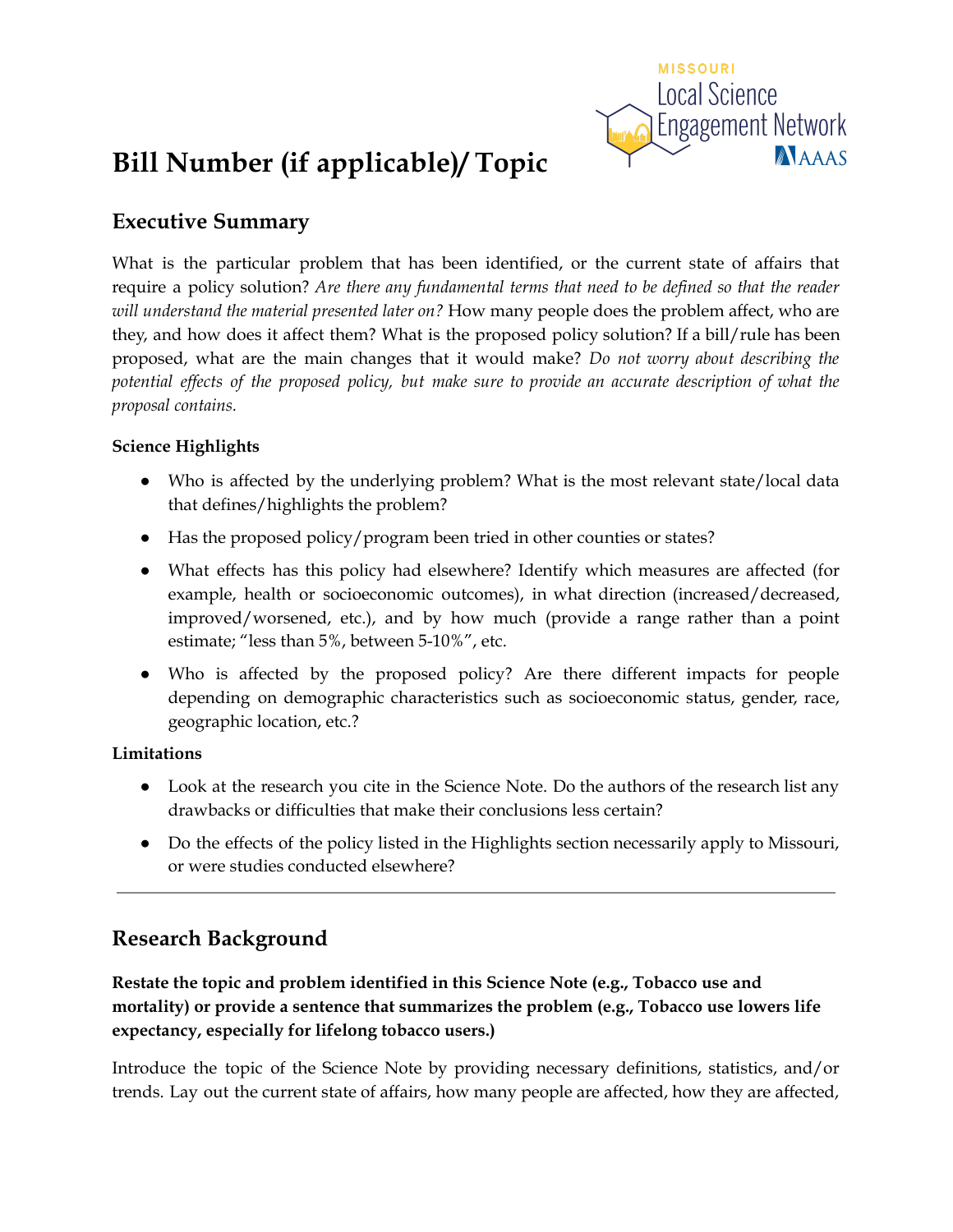who they are, where they are, etc. This is a good place to provide a general overview to a reader who may not be familiar with the topic area, so make sure to use non-technical language, or to provide definitions when you introduce technical terms. This is also a good place to insert a figure, if you have a helpful chart or map. If applicable, describe the current laws, rules, or programs that deal specifically with this topic area/problem.

As an example, this section could look like: *"Tobacco use is the inhalation or absorption of products derived from tobacco plants. (List some common products.) These products contain nicotine, a substance that (explain its function). In (year), (number of people in MO/USA) reported using tobacco products. Reference (Summary of the known health ef ects of tobacco use, making sure to cite appropriate research resources to indicate where these findings can be found. Provide trends: has the problem become larger in recent years? Are there new developments that might account for this?). Federal law prohibits the sale of tobacco products to anyone under the age of 21. (Note any local rules or statutes related to the purchase or sale of tobacco products. What are the current penalties that are in place?)"*

## **Summarize the main known effects of the proposed policy on the problem (e.g., Raising the legal age for the purchase of tobacco products decreases tobacco use by teenagers). Ideally, this should relate to things listed in the Science Highlights section.**

Describe the research that you have found about the effects of the proposed policy solution. What different types of effects (economic, health, environmental, social, etc.) have been observed? Who experiences these different types of effects? Are there estimates of the costs associated with the benefits or harms related to this problem or solution? Just as in the Science Highlights section, make sure to include when possible which measures are affected, in what direction, and by how much.

Make sure to list any uncertainties or drawbacks of the research cited above. Are there many studies showing similar outcomes, or does the research not always agree? How recent are these results? Might they no longer be applicable to recent societal changes?

## **Use subsections as needed to separate the different effects of this policy (e.g., Restrictions on tobacco products may increase consumption of alternatives such as e-cigarettes or alcohol.)**

Apply the same standards as described in the previous subsection.

**If helpful, use sub-subsections to separate multiple aspects of a policy or topic. For example, "Effects on e-cigarette purchases."** Then use text to briefly explain the sub-topic.

**Use a final subsection to provide more detailed descriptions of the current/proposed policies in Missouri or the local area where the proposed policy would apply, and/or other state programs/policies.**